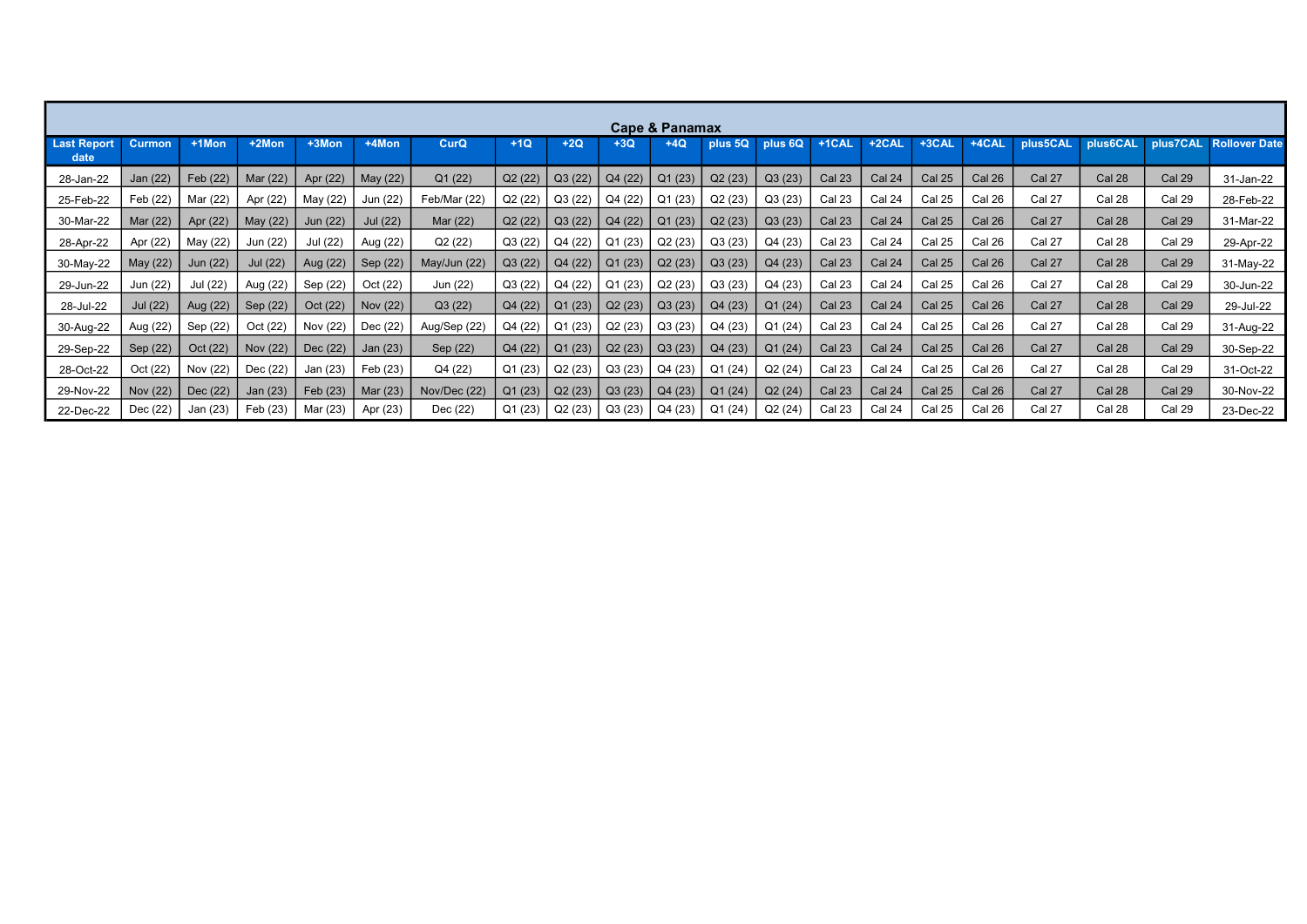|                            | <b>Supramax &amp; Handysize TC Averages</b> |          |          |          |          |              |         |         |         |         |                   |               |               |        |               |          |               |                      |
|----------------------------|---------------------------------------------|----------|----------|----------|----------|--------------|---------|---------|---------|---------|-------------------|---------------|---------------|--------|---------------|----------|---------------|----------------------|
| <b>Last Report</b><br>date | <b>Curmon</b>                               | $+1$ Mon | +2Mon    | +3Mon    | +4Mon    | <b>CurQ</b>  | $+1Q$   | $+2Q$   | $+3Q$   | $+4Q$   | +1CAL             | +2CAL         | +3CAL         | +4CAL  | plus5CAL      | plus6CAL | plus7CAL      | <b>Rollover Date</b> |
| 28-Jan-22                  | Jan (22)                                    | Feb (22) | Mar (22) | Apr (22) | May (22) | Q1 (22)      | Q2 (22) | Q3(22)  | Q4(22)  | Q1(23)  | Cal <sub>23</sub> | <b>Cal 24</b> | <b>Cal 25</b> | Cal 26 | Cal 27        | Cal 28   | <b>Cal 29</b> | 31-Jan-22            |
| 25-Feb-22                  | Feb (22)                                    | Mar (22) | Apr (22) | May (22) | Jun (22) | Feb/Mar (22) | Q2 (22) | Q3(22)  | Q4 (22) | Q1 (23) | Cal 23            | Cal 24        | <b>Cal 25</b> | Cal 26 | Cal 27        | Cal 28   | Cal 29        | 28-Feb-22            |
| 30-Mar-22                  | Mar (22)                                    | Apr (22) | May (22) | Jun (22) | Jul (22) | Mar (22)     | Q2 (22) | Q3(22)  | Q4(22)  | Q1(23)  | <b>Cal 23</b>     | <b>Cal 24</b> | <b>Cal 25</b> | Cal 26 | Cal 27        | Cal 28   | <b>Cal 29</b> | 31-Mar-22            |
| 28-Apr-22                  | Apr (22)                                    | May (22) | Jun (22) | Jul (22) | Aug (22) | Q2 (22)      | Q3(22)  | Q4 (22) | Q1 (23) | Q2(23)  | Cal <sub>23</sub> | Cal 24        | <b>Cal 25</b> | Cal 26 | Cal 27        | Cal 28   | Cal 29        | 29-Apr-22            |
| 30-May-22                  | May (22)                                    | Jun (22) | Jul (22) | Aug (22) | Sep (22) | May/Jun (22) | Q3(22)  | Q4 (22) | Q1(23)  | Q2(23)  | Cal <sub>23</sub> | <b>Cal 24</b> | <b>Cal 25</b> | Cal 26 | Cal 27        | Cal 28   | Cal 29        | 31-May-22            |
| 29-Jun-22                  | Jun (22)                                    | Jul (22) | Aug (22) | Sep (22) | Oct (22) | Jun (22)     | Q3(22)  | Q4 (22) | Q1(23)  | Q2(23)  | Cal 23            | Cal 24        | <b>Cal 25</b> | Cal 26 | Cal 27        | Cal 28   | Cal 29        | 30-Jun-22            |
| 28-Jul-22                  | Jul (22)                                    | Aug (22) | Sep (22) | Oct (22) | Nov (22) | Q3(22)       | Q4(22)  | Q1(23)  | Q2(23)  | Q3(23)  | Cal <sub>23</sub> | <b>Cal 24</b> | <b>Cal 25</b> | Cal 26 | Cal 27        | Cal 28   | Cal 29        | 29-Jul-22            |
| 30-Aug-22                  | Aug (22)                                    | Sep (22) | Oct (22) | Nov (22) | Dec (22) | Aug/Sep (22) | Q4 (22) | Q1(23)  | Q2(23)  | Q3(23)  | Cal 23            | Cal 24        | <b>Cal 25</b> | Cal 26 | Cal 27        | Cal 28   | Cal 29        | 31-Aug-22            |
| 29-Sep-22                  | Sep (22)                                    | Oct (22) | Nov (22) | Dec (22) | Jan (23) | Sep (22)     | Q4 (22) | Q1(23)  | Q2(23)  | Q3(23)  | Cal <sub>23</sub> | <b>Cal 24</b> | <b>Cal 25</b> | Cal 26 | Cal 27        | Cal 28   | Cal 29        | 30-Sep-22            |
| 28-Oct-22                  | Oct (22)                                    | Nov (22) | Dec (22) | Jan (23) | Feb (23) | Q4 (22)      | Q1(23)  | Q2(23)  | Q3(23)  | Q4(23)  | Cal 23            | Cal 24        | <b>Cal 25</b> | Cal 26 | Cal 27        | Cal 28   | Cal 29        | 31-Oct-22            |
| 29-Nov-22                  | Nov (22)                                    | Dec (22) | Jan (23) | Feb (23) | Mar (23) | Nov/Dec (22) | Q1(23)  | Q2(23)  | Q3(23)  | Q4(23)  | <b>Cal 23</b>     | <b>Cal 24</b> | <b>Cal 25</b> | Cal 26 | <b>Cal 27</b> | Cal 28   | <b>Cal 29</b> | 30-Nov-22            |
| 22-Dec-22                  | Dec (22)                                    | Jan (23) | Feb (23) | Mar (23) | Apr (23) | Dec (22)     | Q1(23)  | Q2(23)  | Q3(23)  | Q4(23)  | <b>Cal 23</b>     | Cal 24        | Cal 25        | Cal 26 | Cal 27        | Cal 28   | Cal 29        | 23-Dec-22            |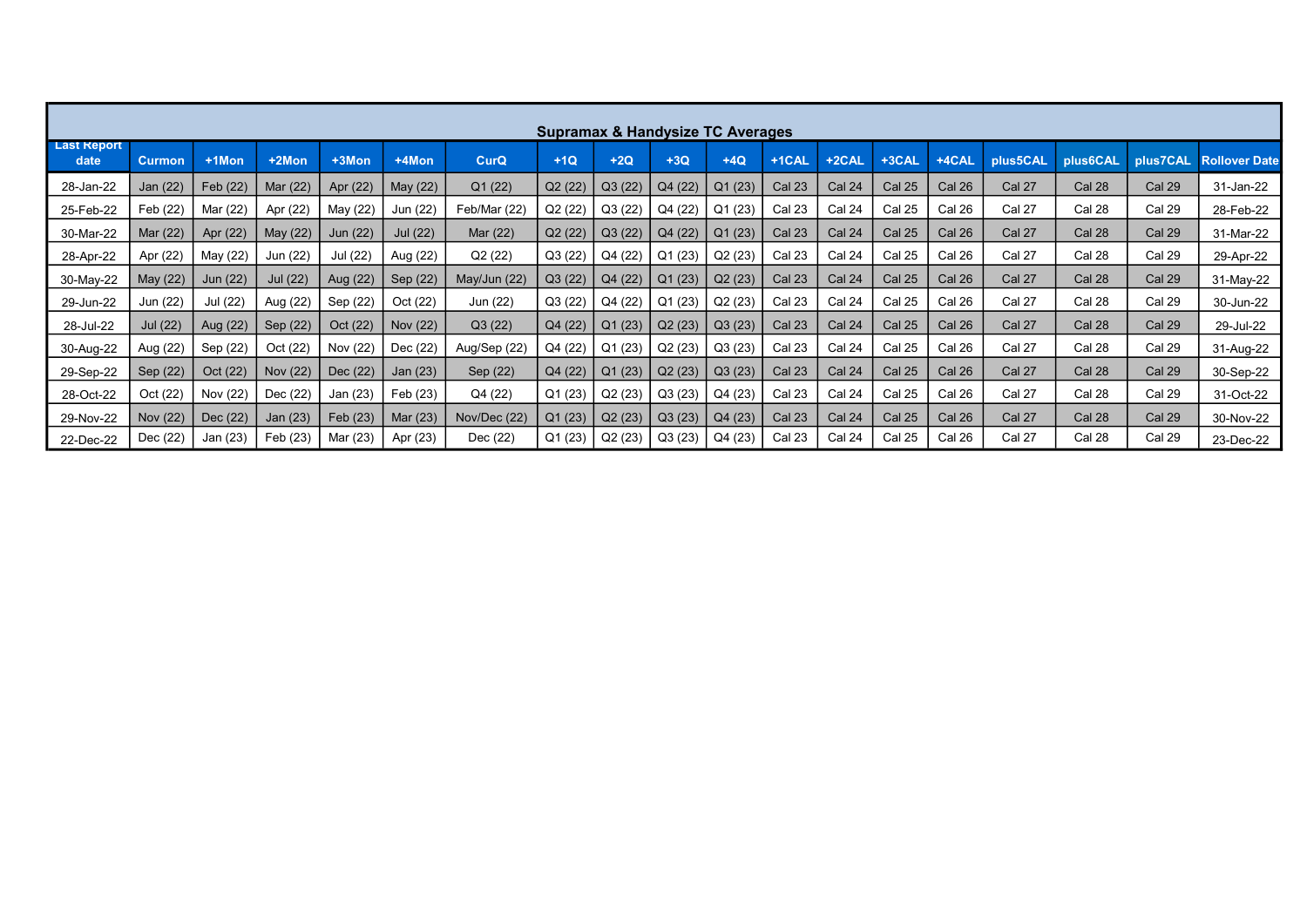|                            | C3 & C5         |          |          |          |          |          |              |         |         |         |                |                   |        |               |                      |
|----------------------------|-----------------|----------|----------|----------|----------|----------|--------------|---------|---------|---------|----------------|-------------------|--------|---------------|----------------------|
| <b>Last Report</b><br>date | <b>Curmon</b>   | $+1$ Mon | +2Mon    | +3Mon    | +4Mon    | +5Mon    | +CurQ        | $+1Q$   | $+2Q$   | $+3Q$   | $+4Q$          | +1CAL             | +2CAL  | plus3CAL      | <b>Rollover Date</b> |
| 28-Jan-22                  | Jan (22)        | Feb (22) | Mar (22) | Apr (22) | May (22) | Jun (22) | Q1(22)       | Q2(22)  | Q3(22)  | Q4 (22) | N <sub>R</sub> | <b>Cal 23</b>     | Cal 24 | <b>Cal 25</b> | 31-Jan-22            |
| 25-Feb-22                  | Feb (22)        | Mar (22) | Apr (22) | May (22) | Jun (22) | Jul (22) | Feb/Mar (22) | Q2(22)  | Q3(22)  | Q4 (22) | Q1(23)         | Cal 23            | Cal 24 | Cal 25        | 28-Feb-22            |
| 30-Mar-22                  | Mar (22)        | Apr (22) | May (22) | Jun (22) | Jul (22) | Aug (22) | Mar (22)     | Q2(22)  | Q3 (22) | Q4 (22) | Q1(23)         | <b>Cal 23</b>     | Cal 24 | <b>Cal 25</b> | 31-Mar-22            |
| 28-Apr-22                  | Apr (22)        | May (22) | Jun (22) | Jul (22) | Aug (22) | Sep (22) | Q2(22)       | Q3(22)  | Q4 (22) | Q1(23)  | <b>NR</b>      | Cal 23            | Cal 24 | Cal 25        | 29-Apr-22            |
| 30-May-22                  | May (22)        | Jun (22) | Jul (22) | Aug (22) | Sep (22) | Oct (22) | May/Jun (22) | Q3(22)  | Q4 (22) | Q1 (23) | Q2(23)         | <b>Cal 23</b>     | Cal 24 | <b>Cal 25</b> | 31-May-22            |
| 29-Jun-22                  | Jun (22)        | Jul (22) | Aug (22) | Sep (22) | Oct (22) | Nov (22) | Jun (22)     | Q3(22)  | Q4 (22) | Q1(23)  | Q2(23)         | Cal 23            | Cal 24 | Cal 25        | 30-Jun-22            |
| 28-Jul-22                  | <b>Jul</b> (22) | Aug (22) | Sep (22) | Oct (22) | Nov (22) | Dec (22) | Q3(22)       | Q4 (22) | Q1(23)  | Q2(23)  | N <sub>R</sub> | Cal 23            | Cal 24 | <b>Cal 25</b> | 29-Jul-22            |
| 30-Aug-22                  | Aug (22)        | Sep (22) | Oct (22) | Nov (22) | Dec (22) | Jan (23) | Aug/Sep (22) | Q4 (22) | Q1(23)  | Q2(23)  | Q3(23)         | Cal <sub>23</sub> | Cal 24 | Cal 25        | 31-Aug-22            |
| 29-Sep-22                  | Sep (22)        | Oct (22) | Nov (22) | Dec (22) | Jan (23) | Feb (23) | Sep (22)     | Q4 (22) | Q1(23)  | Q2(23)  | Q3(23)         | <b>Cal 23</b>     | Cal 24 | <b>Cal 25</b> | 30-Sep-22            |
| 28-Oct-22                  | Oct (22)        | Nov (22) | Dec (22) | Jan (23) | Feb (23) | Mar (23) | Q4 (22)      | Q1(23)  | Q2 (23) | Q3(23)  | <b>NR</b>      | <b>Cal 23</b>     | Cal 24 | Cal 25        | 31-Oct-22            |
| 29-Nov-22                  | Nov (22)        | Dec (22) | Jan (23) | Feb (23) | Mar (23) | Apr (23) | Nov/Dec (22) | Q1(23)  | Q2(23)  | Q3(23)  | Q4 (23)        | <b>Cal 23</b>     | Cal 24 | <b>Cal 25</b> | 30-Nov-22            |
| 22-Dec-22                  | Dec (22)        | Jan (23) | Feb (23) | Mar (23) | Apr (23) | May (23) | Dec (22)     | Q1(23)  | Q2(23)  | Q3(23)  | Q4 (23)        | Cal 23            | Cal 24 | <b>Cal 25</b> | 23-Dec-22            |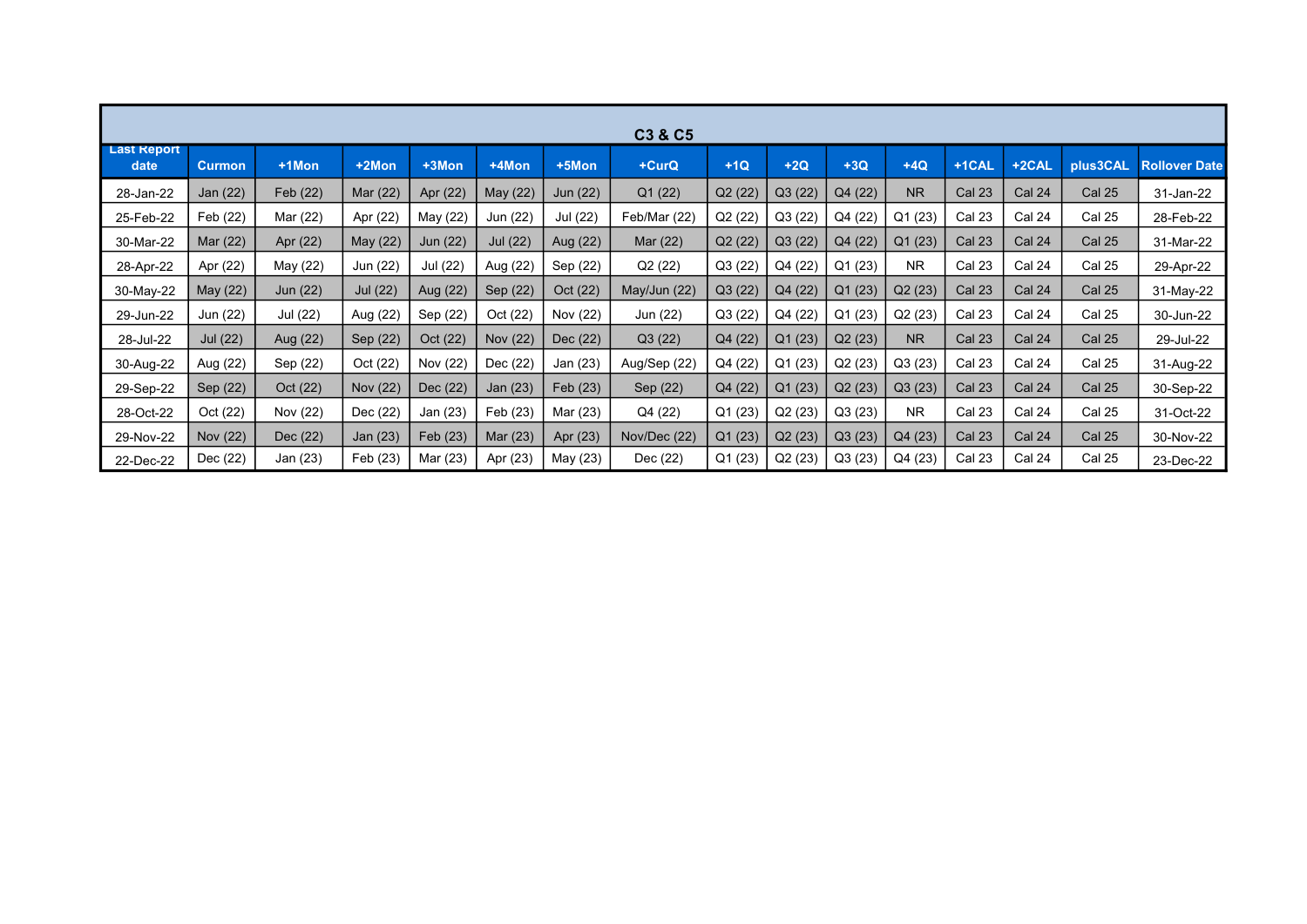|                            | C <sub>7</sub> |          |          |          |          |          |           |                |              |         |         |         |           |                   |               |               |               |          |                      |
|----------------------------|----------------|----------|----------|----------|----------|----------|-----------|----------------|--------------|---------|---------|---------|-----------|-------------------|---------------|---------------|---------------|----------|----------------------|
| <b>Last Report</b><br>date | <b>Curmon</b>  | +1Mon    | +2Mon    | +3Mon    | +4Mon    | +5Mon    | +6Mon     | +7Mon          | +CurQ        | $+1Q$   | $+2Q$   | $+3Q$   | $+4Q$     | +1CAL             | +2CAL         | $+3$ CAL      | +4CAL         | $+5$ CAL | <b>Rollover Date</b> |
| 28-Jan-22                  | Jan (22)       | Feb (22) | Mar (22) | Apr (22) | May (22) | Jun (22) | <b>NR</b> | <b>NR</b>      | Q1(22)       | Q2(22)  | Q3(22)  | Q4 (22) | <b>NR</b> | <b>Cal 23</b>     | Cal 24        | <b>Cal 25</b> | Cal 26        | Cal 27   | 31-Jan-22            |
| 25-Feb-22                  | Feb (22)       | Mar (22) | Apr (22) | May (22) | Jun (22) | Jul (22) | Aug (22)  | Sep (22)       | Feb/Mar (22) | Q2(22)  | Q3(22)  | Q4 (22) | Q1 (23)   | Cal <sub>23</sub> | Cal 24        | Cal 25        | Cal 26        | Cal 27   | 28-Feb-22            |
| 30-Mar-22                  | Mar (22)       | Apr (22) | May (22) | Jun (22) | Jul (22) | Aug (22) | Sep (22)  | <b>NR</b>      | Mar (22)     | Q2(22)  | Q3(22)  | Q4(22)  | Q1(23)    | <b>Cal 23</b>     | <b>Cal 24</b> | Cal 25        | <b>Cal 26</b> | Cal 27   | 31-Mar-22            |
| 28-Apr-22                  | Apr (22)       | May (22) | Jun (22) | Jul (22) | Aug (22) | Sep (22) | <b>NR</b> | <b>NR</b>      | Q2(22)       | Q3(22)  | Q4 (22) | Q1(23)  | <b>NR</b> | Cal <sub>23</sub> | Cal 24        | Cal 25        | Cal 26        | Cal 27   | 29-Apr-22            |
| 30-May-22                  | May (22)       | Jun (22) | Jul (22) | Aug (22) | Sep (22) | Oct (22) | Nov (22)  | Dec (22)       | May/Jun (22) | Q3(22)  | Q4 (22) | Q1(23)  | Q2(23)    | <b>Cal 23</b>     | Cal 24        | <b>Cal 25</b> | Cal 26        | Cal 27   | 31-May-22            |
| 29-Jun-22                  | Jun (22)       | Jul (22) | Aug (22) | Sep (22) | Oct (22) | Nov (22) | Dec (22)  | <b>NR</b>      | Jun (22)     | Q3(22)  | Q4 (22) | Q1(23)  | Q2(23)    | Cal 23            | Cal 24        | Cal 25        | Cal 26        | Cal 27   | 30-Jun-22            |
| 28-Jul-22                  | Jul (22)       | Aug (22) | Sep (22) | Oct (22) | Nov (22) | Dec (22) | <b>NR</b> | <b>NR</b>      | Q3(22)       | Q4 (22) | Q1(23)  | Q2(23)  | <b>NR</b> | <b>Cal 23</b>     | Cal 24        | Cal 25        | Cal 26        | Cal 27   | 29-Jul-22            |
| 30-Aug-22                  | Aug (22)       | Sep (22) | Oct (22) | Nov (22) | Dec (22) | Jan (23) | Feb (23)  | Mar (23)       | Aug/Sep (22) | Q4 (22) | Q1(23)  | Q2(23)  | Q3(23)    | Cal <sub>23</sub> | Cal 24        | Cal 25        | Cal 26        | Cal 27   | 31-Aug-22            |
| 29-Sep-22                  | Sep (22)       | Oct (22) | Nov (22) | Dec (22) | Jan (23) | Feb (23) | Mar (23)  | <b>NR</b>      | Sep (22)     | Q4 (22) | Q1(23)  | Q2(23)  | Q3(23)    | Cal <sub>23</sub> | Cal 24        | Cal 25        | Cal 26        | Cal 27   | 30-Sep-22            |
| 28-Oct-22                  | Oct (22)       | Nov (22) | Dec (22) | Jan (23) | Feb (23) | Mar (23) | <b>NR</b> | N <sub>R</sub> | Q4 (22)      | Q1(23)  | Q2(23)  | Q3(23)  | <b>NR</b> | Cal 23            | Cal 24        | <b>Cal 25</b> | Cal 26        | Cal 27   | 31-Oct-22            |
| 29-Nov-22                  | Nov (22)       | Dec (22) | Jan (23) | Feb (23) | Mar (23) | Apr (23) | May (23)  | Jun (23)       | Nov/Dec (22) | Q1(23)  | Q2(23)  | Q3(23)  | Q4(23)    | <b>Cal 23</b>     | Cal 24        | <b>Cal 25</b> | Cal 26        | Cal 27   | 30-Nov-22            |
| 22-Dec-22                  | Dec (22)       | Jan (23) | Feb (23) | Mar (23) | Apr (23) | May (23) | Jun (23)  | NR.            | Dec (22)     | Q1(23)  | Q2(23)  | Q3(23)  | Q4 (23)   | <b>Cal 23</b>     | Cal 24        | Cal 25        | Cal 26        | Cal 27   | 23-Dec-22            |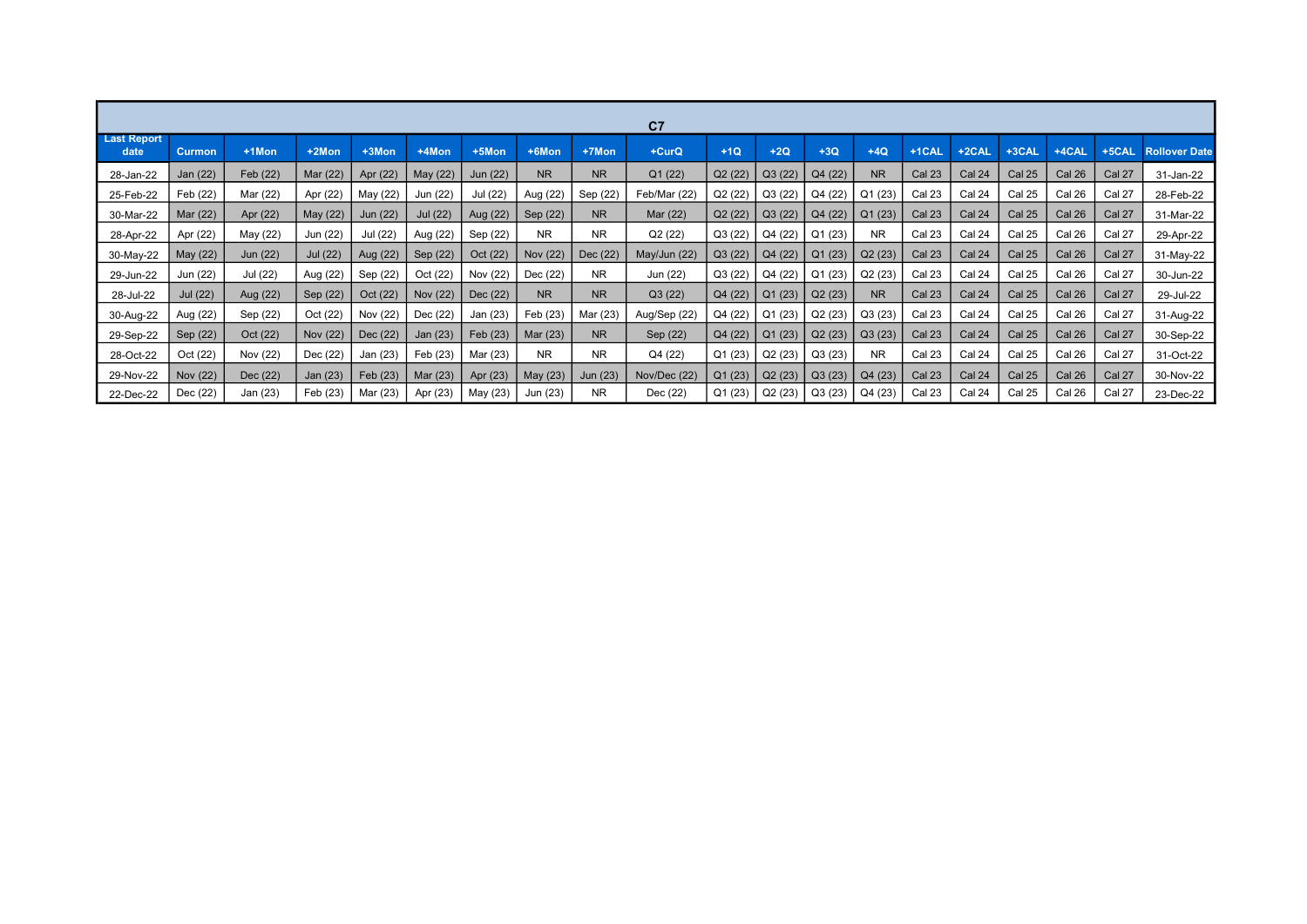|                            | P1A, P2A, P3A, P7, P8 |          |          |          |          |          |              |         |         |         |                     |                   |                            |               |                      |
|----------------------------|-----------------------|----------|----------|----------|----------|----------|--------------|---------|---------|---------|---------------------|-------------------|----------------------------|---------------|----------------------|
| <b>Last Report</b><br>date | <b>Curmon</b>         | +1Mon    | +2Mon    | +3Mon    | +4Mon    | +5Mon    | +CurQ        | $+1Q$   | $+2Q$   | $+3Q$   | $+4Q$               |                   | plus1cal plus2cal plus3cal |               | <b>Rollover Date</b> |
| 28-Jan-22                  | Jan (22)              | Feb (22) | Mar (22) | Apr (22) | May (22) | Jun (22) | Q1(22)       | Q2 (22) | Q3 (22) | Q4 (22) | <b>NR</b>           | <b>Cal 23</b>     | <b>Cal 24</b>              | <b>Cal 25</b> | 31-Jan-22            |
| 25-Feb-22                  | Feb (22)              | Mar (22) | Apr (22) | May (22) | Jun (22) | Jul (22) | Feb/Mar (22) | Q2 (22) | Q3(22)  | Q4 (22) | Q1(23)              | <b>Cal 23</b>     | Cal 24                     | <b>Cal 25</b> | 28-Feb-22            |
| 30-Mar-22                  | Mar (22)              | Apr (22) | May (22) | Jun (22) | Jul (22) | Aug (22) | Mar (22)     | Q2 (22) | Q3 (22) | Q4 (22) | Q1 (23)             | <b>Cal 23</b>     | Cal 24                     | Cal 25        | 31-Mar-22            |
| 28-Apr-22                  | Apr (22)              | May (22) | Jun (22) | Jul (22) | Aug (22) | Sep (22) | Q2 (22)      | Q3 (22) | Q4 (22) | Q1(23)  | <b>NR</b>           | <b>Cal 23</b>     | Cal 24                     | <b>Cal 25</b> | 29-Apr-22            |
| 30-May-22                  | May (22)              | Jun (22) | Jul (22) | Aug (22) | Sep (22) | Oct (22) | May/Jun (22) | Q3 (22) | Q4 (22) | Q1(23)  | Q2(23)              | Cal <sub>23</sub> | Cal 24                     | <b>Cal 25</b> | 31-May-22            |
| 29-Jun-22                  | Jun (22)              | Jul (22) | Aug (22) | Sep (22) | Oct (22) | Nov (22) | Jun (22)     | Q3 (22) | Q4 (22) | Q1 (23) | Q <sub>2</sub> (23) | <b>Cal 23</b>     | Cal 24                     | Cal 25        | 30-Jun-22            |
| 28-Jul-22                  | <b>Jul (22)</b>       | Aug (22) | Sep (22) | Oct (22) | Nov (22) | Dec (22) | Q3(22)       | Q4 (22) | Q1(23)  | Q2(23)  | <b>NR</b>           | <b>Cal 23</b>     | Cal 24                     | <b>Cal 25</b> | 29-Jul-22            |
| 30-Aug-22                  | Aug (22)              | Sep (22) | Oct (22) | Nov (22) | Dec (22) | Jan (23) | Aug/Sep (22) | Q4 (22) | Q1(23)  | Q2(23)  | Q3(23)              | <b>Cal 23</b>     | Cal 24                     | Cal 25        | 31-Aug-22            |
| 29-Sep-22                  | Sep (22)              | Oct (22) | Nov (22) | Dec (22) | Jan (23) | Feb (23) | Sep (22)     | Q4 (22) | Q1(23)  | Q2(23)  | Q3(23)              | <b>Cal 23</b>     | <b>Cal 24</b>              | <b>Cal 25</b> | 30-Sep-22            |
| 28-Oct-22                  | Oct (22)              | Nov (22) | Dec (22) | Jan (23) | Feb (23) | Mar (23) | Q4 (22)      | Q1(23)  | Q2(23)  | Q3(23)  | <b>NR</b>           | <b>Cal 23</b>     | Cal 24                     | <b>Cal 25</b> | 31-Oct-22            |
| 29-Nov-22                  | Nov (22)              | Dec (22) | Jan (23) | Feb (23) | Mar (23) | Apr (23) | Nov/Dec (22) | Q1 (23) | Q2(23)  | Q3(23)  | Q4 (23)             | <b>Cal 23</b>     | Cal 24                     | <b>Cal 25</b> | 30-Nov-22            |
| 22-Dec-22                  | Dec (22)              | Jan (23) | Feb (23) | Mar (23) | Apr (23) | May (23) | Dec (22)     | Q1 (23) | Q2(23)  | Q3(23)  | Q4 (23)             | <b>Cal 23</b>     | Cal 24                     | <b>Cal 25</b> | 23-Dec-22            |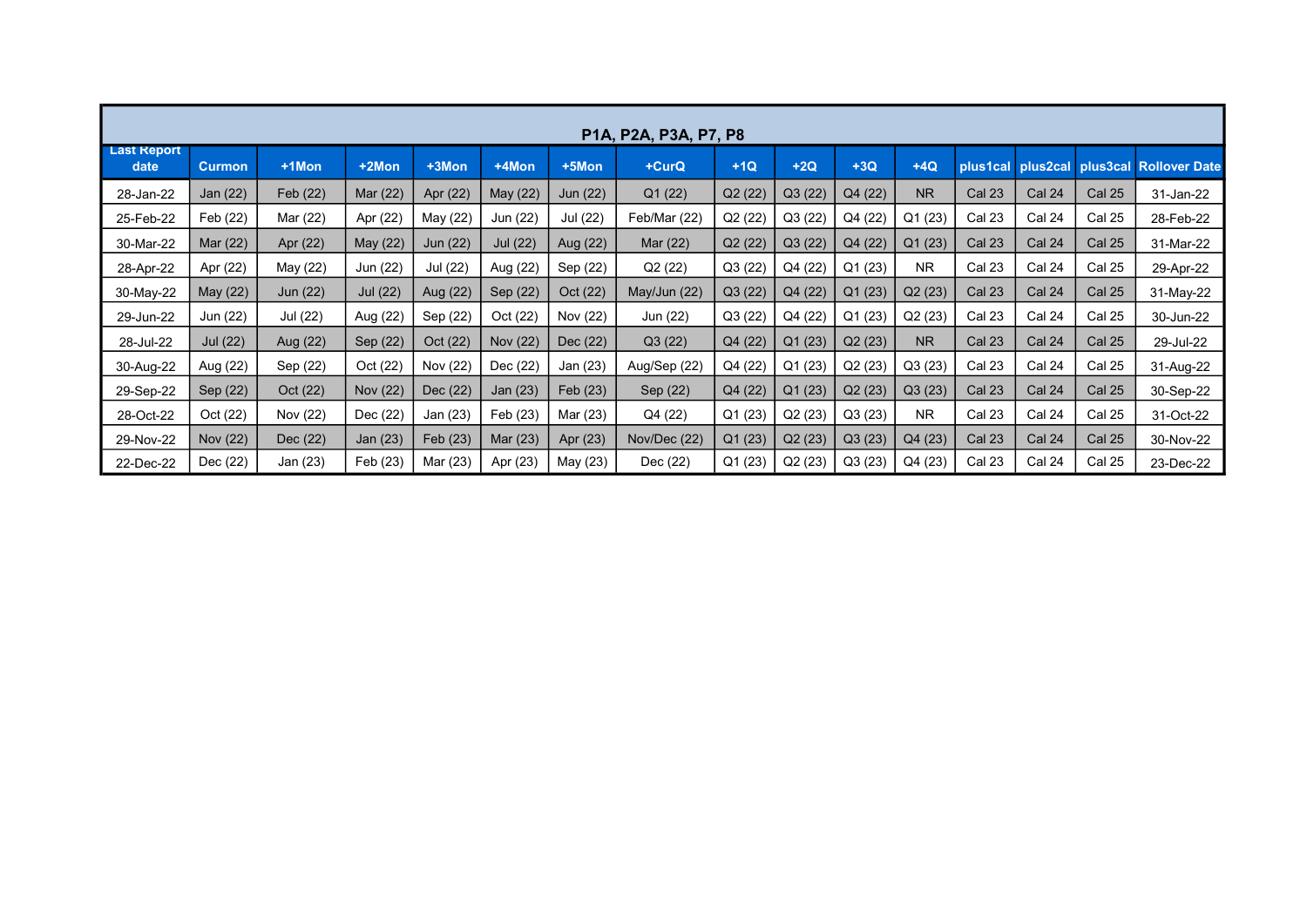| <b>Options</b>             |          |          |                 |         |         |         |           |               |               |               |               |                      |  |  |
|----------------------------|----------|----------|-----------------|---------|---------|---------|-----------|---------------|---------------|---------------|---------------|----------------------|--|--|
| <b>Last Report</b><br>date | Curmon   | +1Mon    | +2Mon           | $+1Q$   | $+2Q$   | $+3Q$   | $+4Q$     | +1CAL         | +2CAL         | +3CAL         | $+4$ CAL      | <b>Rollover Date</b> |  |  |
| 28-Jan-22                  | Jan (22) | Feb (22) | Mar (22)        | Q2(22)  | Q3 (22) | Q4 (22) | <b>NR</b> | <b>Cal 23</b> | <b>Cal 24</b> | <b>Cal 25</b> | <b>Cal 26</b> | 31-Jan-22            |  |  |
| 25-Feb-22                  | Feb (22) | Mar (22) | Apr (22)        | Q2(22)  | Q3 (22) | Q4 (22) | Q1 (23)   | <b>Cal 23</b> | Cal 24        | <b>Cal 25</b> | Cal 26        | 28-Feb-22            |  |  |
| 30-Mar-22                  | Mar (22) | Apr (22) | May (22)        | Q2(22)  | Q3(22)  | Q4 (22) | Q1(23)    | <b>Cal 23</b> | Cal 24        | <b>Cal 25</b> | Cal 26        | 31-Mar-22            |  |  |
| 28-Apr-22                  | Apr (22) | May (22) | Jun (22)        | Q3(22)  | Q4 (22) | Q1(23)  | <b>NR</b> | Cal 23        | Cal 24        | <b>Cal 25</b> | Cal 26        | 29-Apr-22            |  |  |
| 30-May-22                  | May (22) | Jun (22) | <b>Jul</b> (22) | Q3(22)  | Q4 (22) | Q1(23)  | Q2(23)    | <b>Cal 23</b> | Cal 24        | <b>Cal 25</b> | Cal 26        | 31-May-22            |  |  |
| 29-Jun-22                  | Jun (22) | Jul (22) | Aug (22)        | Q3(22)  | Q4 (22) | Q1(23)  | Q2(23)    | Cal 23        | Cal 24        | <b>Cal 25</b> | Cal 26        | 30-Jun-22            |  |  |
| 28-Jul-22                  | Jul (22) | Aug (22) | Sep (22)        | Q4 (22) | Q1(23)  | Q2(23)  | NR        | <b>Cal 23</b> | Cal 24        | Cal 25        | Cal 26        | 29-Jul-22            |  |  |
| 30-Aug-22                  | Aug (22) | Sep (22) | Oct (22)        | Q4 (22) | Q1 (23) | Q2(23)  | Q3 (23)   | Cal 23        | Cal 24        | Cal 25        | Cal 26        | 31-Aug-22            |  |  |
| 29-Sep-22                  | Sep (22) | Oct (22) | Nov (22)        | Q4 (22) | Q1(23)  | Q2(23)  | Q3(23)    | <b>Cal 23</b> | Cal 24        | <b>Cal 25</b> | Cal 26        | 30-Sep-22            |  |  |
| 28-Oct-22                  | Oct (22) | Nov (22) | Dec (22)        | Q1 (23) | Q2 (23) | Q3 (23) | <b>NR</b> | Cal 23        | Cal 24        | Cal 25        | Cal 26        | 31-Oct-22            |  |  |
| 29-Nov-22                  | Nov (22) | Dec (22) | Jan (23)        | Q1 (23) | Q2(23)  | Q3(23)  | Q4 (23)   | <b>Cal 23</b> | <b>Cal 24</b> | <b>Cal 25</b> | Cal 26        | 30-Nov-22            |  |  |
| 22-Dec-22                  | Dec (22) | Jan (23) | Feb (23)        | Q1 (23) | Q2 (23) | Q3(23)  | Q4 (23)   | Cal 23        | Cal 24        | <b>Cal 25</b> | Cal 26        | 23-Dec-22            |  |  |